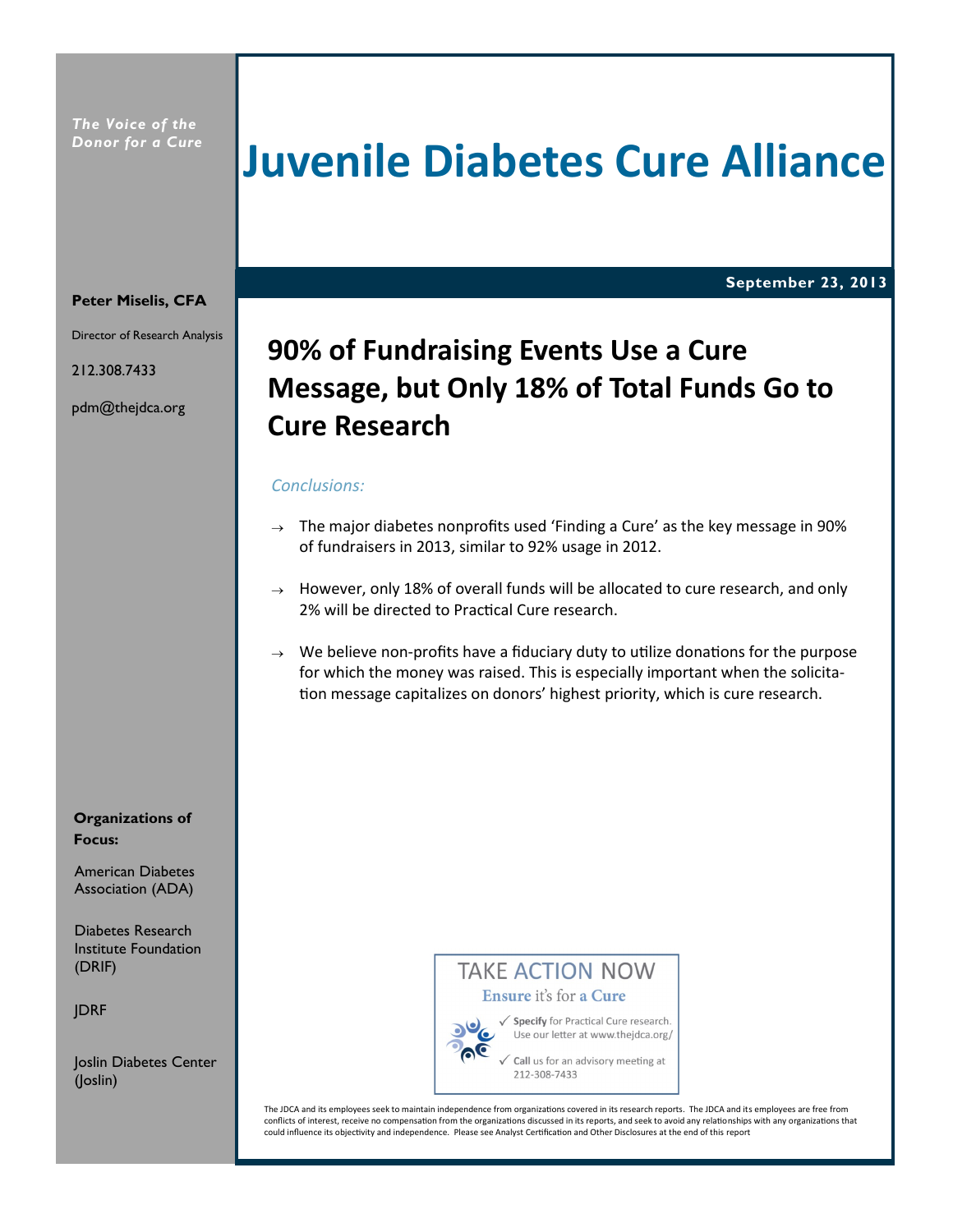#### 90% of Fundraising Events Use a Cure Message, but Only 18% of Total Funds Go to Cure Research

#### **2013 Update: Event Messaging Continues to Focus on a Cure...But Non-Profits Do Not Allocate Funds Accordingly**

This is the JDCA's fourth report in three years to analyze the messaging that the diabetes non-profits use to promote major fundraising events.<sup>1</sup> As with past reports, this report will show that the non-profits overwhelmingly leverage the promise of a cure to raise money at special events like walks, galas, golf, and cycling events. For the third year in a row, we believe the non-profits have failed in their fiduciary responsibility to allocate funds according to the cure message with which the money is raised.

#### **Fundraising Messaging: Sell a Vision for a Cure**

The JDCA reviewed over 550 fundraising events that the four non-profits have organized in the United States in 2013, including those that have already been held and those that are slated to be held later in the year. Our data sample represents all major events organized by the four diabetes non-profits plus major third-party-organized events.

We reviewed the messaging used to promote these 550 fundraisers. Cure messaging is used both explicitly and implicitly at these fundraising events, ranging from walks and galas to bike rides and golf outings. Examples of direct messaging include JDRF's "Walk to Cure Diabetes" and "Ride to Cure Diabetes" or the ADA's "Tour de Cure" and "Step Out: Walk to Stop Diabetes." Examples of implicit messaging include the JDRF's Dream Gala and Promise Ball, or Joslin's High Hopes Gala.

#### **90% Of Events Message the 'Cure,' but <20% of Funds Go for Cure Research, and only 2% for a Practical Cure**

Similar to 2012's figures, 90% of 2013 events explicitly or implicitly promise a cure message, which capitalizes on the fact that a cure is the main desire and expectation of donors.<sup>2</sup> The numbers are relatively similar from 2012 to 2013 among the organizations, with Joslin increasing the most (+17%), but off a small base. Notably, the two biggest fundraisers, the JDRF and the ADA, have the highest reliance on cure messaging, at 94% and 87%, respectively. In 2012, the JDRF raised nearly twice as much money as the other three non-profits combined.

|             | % of Fundraising Events |      | <b>Total Fundraising</b> |
|-------------|-------------------------|------|--------------------------|
|             | that Use a Cure Message |      | <b>Donations</b>         |
|             | 2012                    | 2013 | 2012                     |
| ADA         | 89%                     | 87%  | \$56                     |
| <b>DRIF</b> | 53%                     | 54%  | \$4                      |
| <b>JDRF</b> | 95%                     | 94%  | \$124                    |
| Joslin      | 50%                     | 67%  | \$3                      |

#### **Special Event Donations Solicited with a Cure Message**

Source: Charity and Foundation data; JDCA research.

Next we compared each organization's reliance on cure messaging to their funding of cure research, including Practical Cure research. Our analysis reveals a staggering disconnect between event messaging and funding allocations: while 90% of special events uses the cure message, only 18% of overall donations will be used to fund cure research, and 2% of overall donations will be used to fund Practical Cure research.

Among the two largest organizations, cure research is proportionally the lowest. The JDRF allocates only 3% of total donor contributions to Practical Cure research, while the ADA does not fund any at all. The DRIF is actually the largest funder of Practical Cure Research as a percentage of overall donor contributions (27%), but its \$4 million in donations pales in comparison to the JDRF's \$124 million.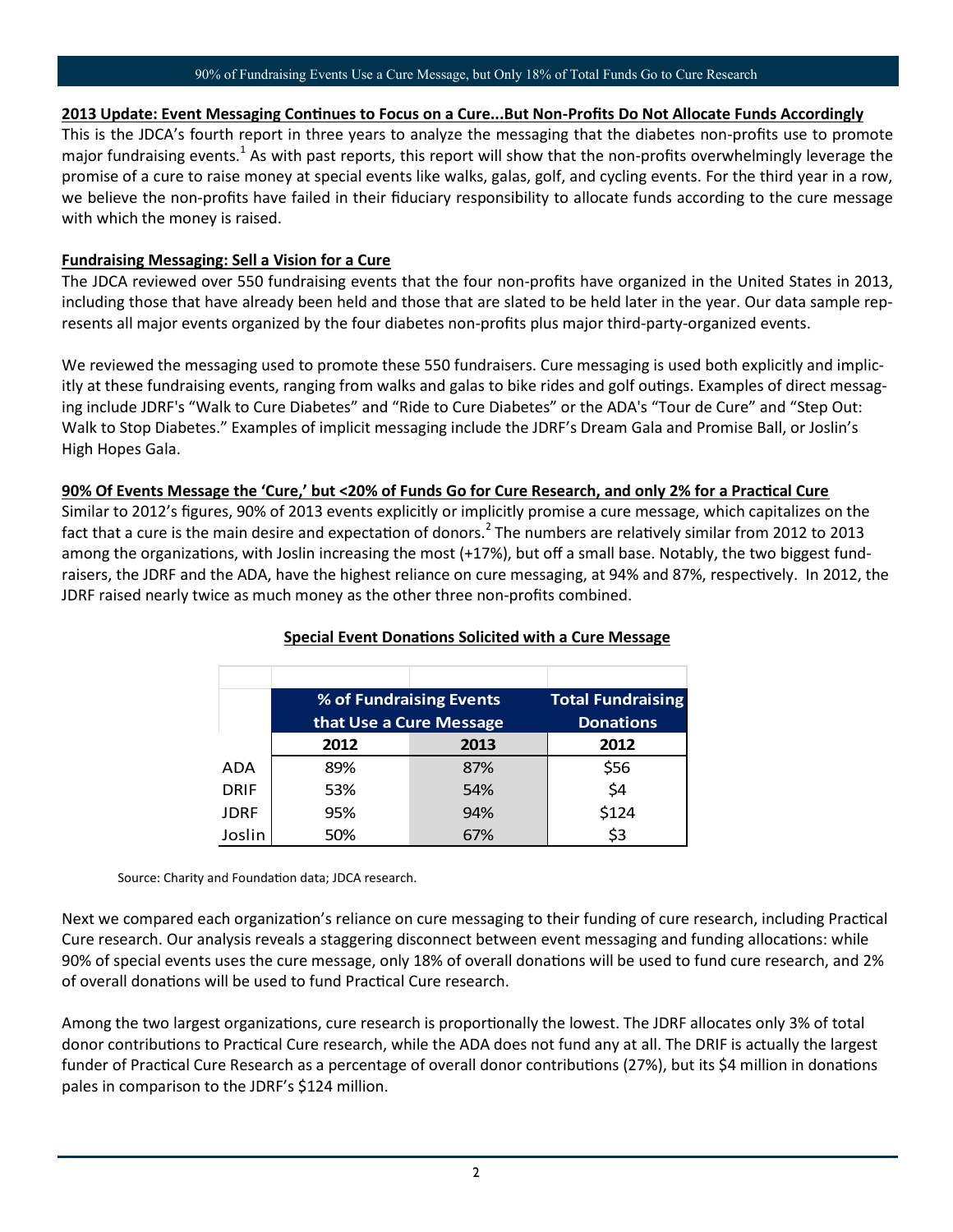

#### **2013 Fundraising Promise vs. 2012 Actual Use**

Source: Charity and Foundation data; JDCA research

#### **Non-Profits Have a Responsibility to Align Their Messaging with Their Funding**

All four of the charitable organizations claim to want a cure. It's part of their mission and a goal of research they fund. It also very clearly drives their marketing strategy when soliciting contributions. Yet there is a disconnect between message and actual capital allocation.

It is not surprising that the non-profits consistently promise a cure in 90% of fundraising messaging. Indeed, our own recent survey demonstrated that 8 out of 10 donors designate cure research as the "most important" research area when asked how they want their money spent.<sup>3</sup> What is surprising is how little of donor contributions are directed to cure research. We expect that the non-profits should use donor contributions in the way that the donors intended, namely that the non-profits should allocate a meaningfully higher percentage of special event proceeds to Practical Cure research than they are currently doing.

#### **The JDCA remains committed to finding a cure by 2025. That is possible, but only if the non-profits' spending matches the messaging that attracted the contributions in the first place: the promise of a cure in our lifetime.**

*Donors who wish to fund research that targets a Practical Cure for type 1 by 2025 can attach a JDCA stipulation letter to their donation which obligates the charity to use the donation only for Practical Cure research. That letter can be found here:* http://www.thejdca.org/wp-[content/uploads/2012/10/Donor](http://www.thejdca.org/wp-content/uploads/2012/10/Donor-Action-Letter.pdf)-Action-Letter.pdf **.**